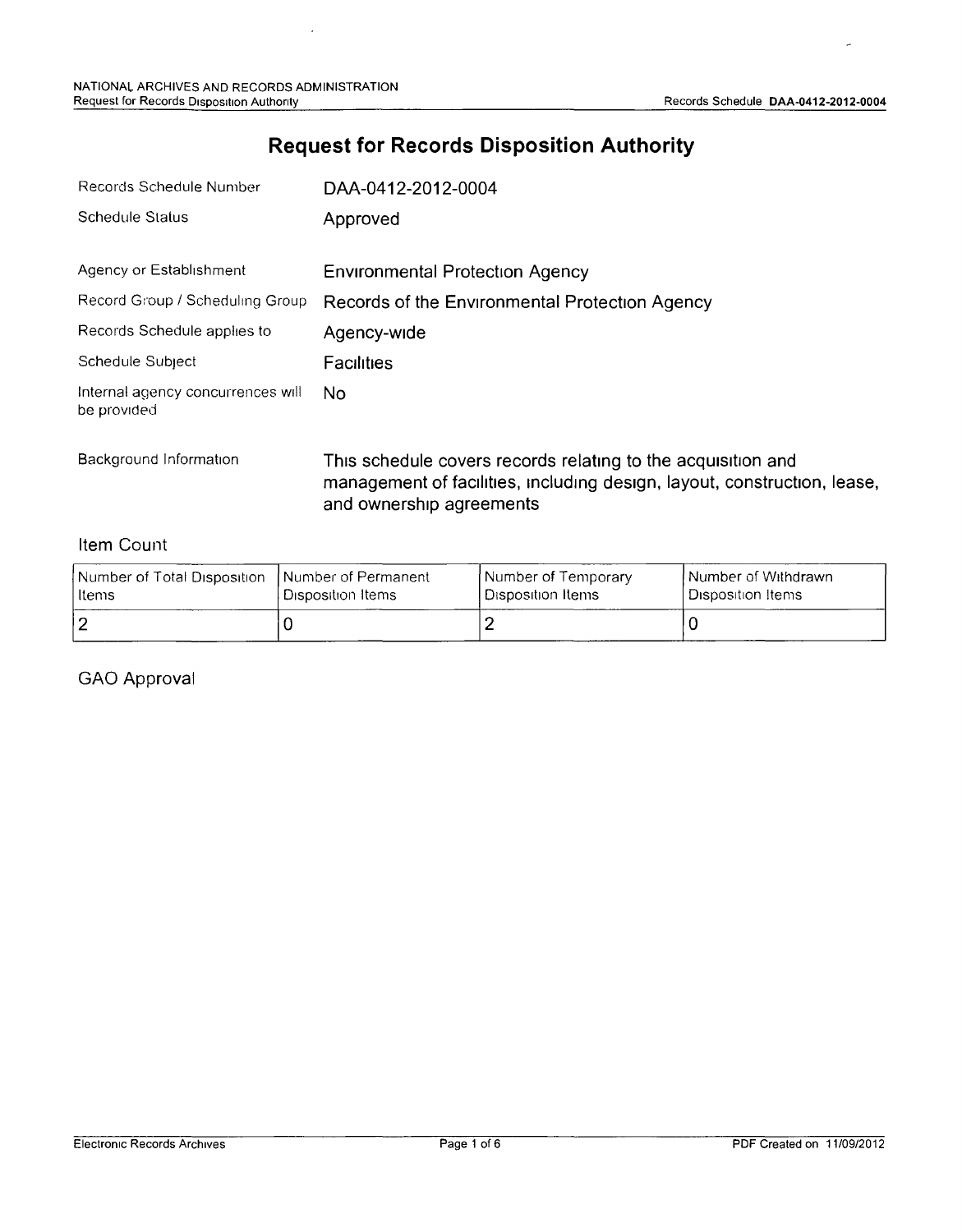# Outline of Records Schedule Items for DAA-0412-2012-0004

| Sequence Number |                                                                                                      |
|-----------------|------------------------------------------------------------------------------------------------------|
|                 | Facilities                                                                                           |
| 111             | Real property records<br>Disposition Authority Number DAA-0412-2012-0004-0001                        |
| 1.2.            | Agency space and real estate project records<br>Disposition Authority Number DAA-0412-2012-0004-0003 |

 $\overline{a}$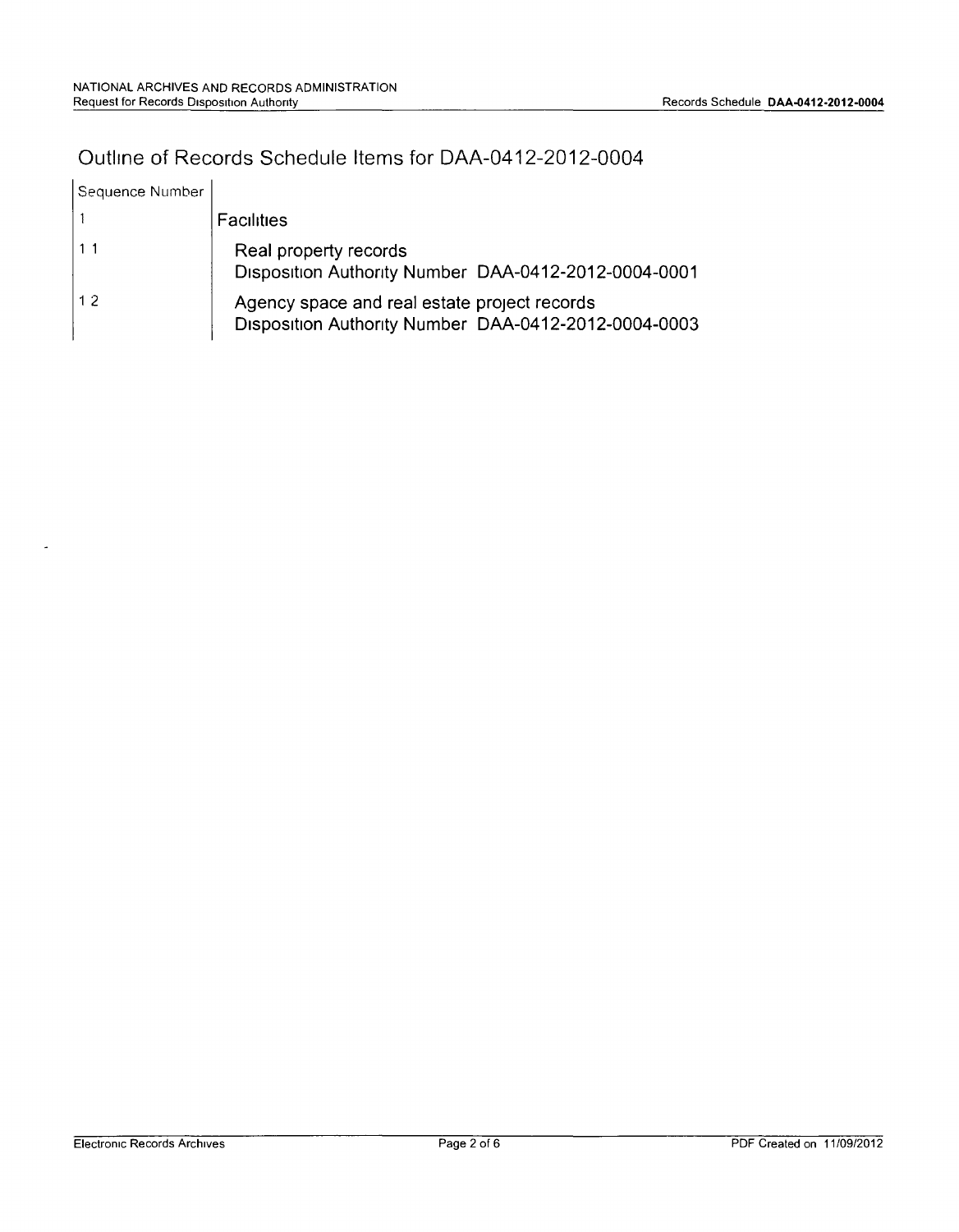## Records Schedule Items

| Sequence Number |                                                                                                                                                                                          |                                                                             |                                                                                                                                     |  |  |
|-----------------|------------------------------------------------------------------------------------------------------------------------------------------------------------------------------------------|-----------------------------------------------------------------------------|-------------------------------------------------------------------------------------------------------------------------------------|--|--|
| 1               | <b>Facilities</b>                                                                                                                                                                        |                                                                             |                                                                                                                                     |  |  |
| 11              | Real property records                                                                                                                                                                    |                                                                             |                                                                                                                                     |  |  |
|                 | <b>Disposition Authority Number</b>                                                                                                                                                      |                                                                             | DAA-0412-2012-0004-0001                                                                                                             |  |  |
|                 | Includes, but is not limited to real property records, including acquisition and<br>disposal by purchase, condemnation, donation, exchange, or otherwise, and<br>leases and title papers |                                                                             |                                                                                                                                     |  |  |
|                 | Final Disposition<br>Temporary                                                                                                                                                           |                                                                             |                                                                                                                                     |  |  |
|                 | Item Status                                                                                                                                                                              | Active                                                                      |                                                                                                                                     |  |  |
|                 | Is this item media neutral?                                                                                                                                                              | Yes                                                                         |                                                                                                                                     |  |  |
|                 | Do any of the records covered<br>by this item currently exist in<br>electronic format(s) other than e-<br>mail and word processing?                                                      | Yes                                                                         |                                                                                                                                     |  |  |
|                 | Do any of the records covered<br>by this item exist as structured<br>electronic data?                                                                                                    | <b>No</b>                                                                   |                                                                                                                                     |  |  |
|                 | Manual Citation                                                                                                                                                                          |                                                                             | Manual Title                                                                                                                        |  |  |
|                 | <b>EPA 1007a</b>                                                                                                                                                                         |                                                                             |                                                                                                                                     |  |  |
|                 | GRS or Superseded Authority<br>Citation                                                                                                                                                  | <b>GRS 3/1a</b><br>N1-412-07-65/5a(1)<br>N1-412-07-65/5b<br>N1-412-07-65/6a |                                                                                                                                     |  |  |
|                 | <b>Disposition Instruction</b>                                                                                                                                                           |                                                                             |                                                                                                                                     |  |  |
|                 | Cutoff Instruction                                                                                                                                                                       |                                                                             | Close after unconditional sale, disposal, or release<br>by the Government of conditions, restrictions,<br>mortgages, or other liens |  |  |
|                 | Retention Period                                                                                                                                                                         |                                                                             | Destroy 10 year(s) after file closure                                                                                               |  |  |
|                 | Additional Information                                                                                                                                                                   |                                                                             |                                                                                                                                     |  |  |
|                 | GAO Approval                                                                                                                                                                             |                                                                             | Not Required                                                                                                                        |  |  |
| 12              |                                                                                                                                                                                          | Agency space and real estate project records                                |                                                                                                                                     |  |  |
|                 | <b>Disposition Authority Number</b>                                                                                                                                                      |                                                                             | DAA-0412-2012-0004-0003                                                                                                             |  |  |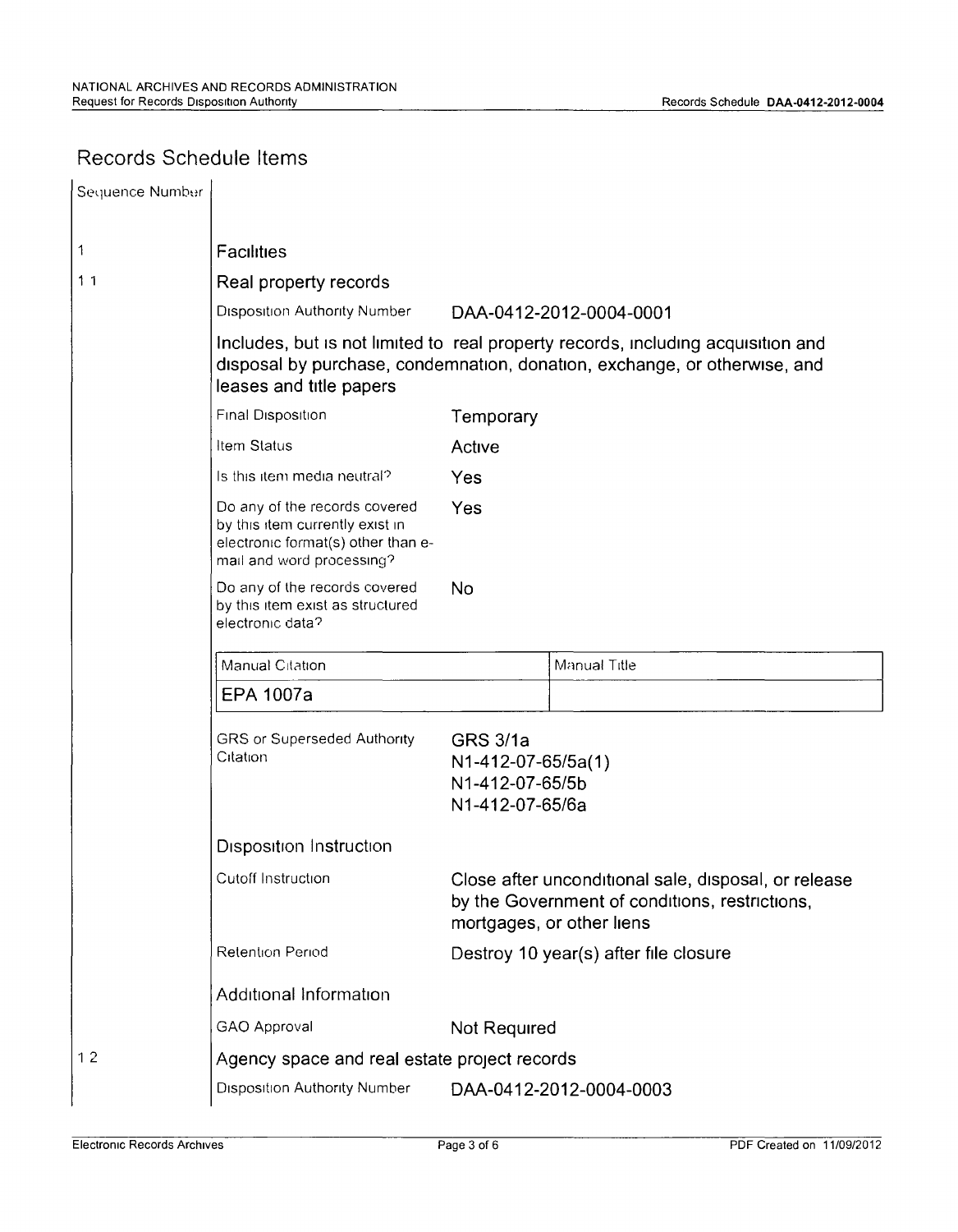Includes, but is not limited to Agency space records, including building plans, surveys, and other records used in space planning, assignment, and adjustments, and real estate project requests, Including approvals, funds and payments, and schedules

| Final Disposition                                                                                                                   | Temporary                                                           |                                                |
|-------------------------------------------------------------------------------------------------------------------------------------|---------------------------------------------------------------------|------------------------------------------------|
| Item Status                                                                                                                         | Active                                                              |                                                |
| Is this item media neutral?                                                                                                         | Yes                                                                 |                                                |
| Do any of the records covered<br>by this item currently exist in<br>electronic format(s) other than e-<br>mail and word processing? | Yes                                                                 |                                                |
| Do any of the records covered<br>by this item exist as structured<br>electronic data?                                               | No                                                                  |                                                |
| Manual Citation                                                                                                                     |                                                                     | Manual Title                                   |
| EPA 1007 Item c                                                                                                                     |                                                                     |                                                |
| GRS or Superseded Authority<br>Citation                                                                                             | <b>GRS 11/2a</b><br>GRS 11/2b(1)<br>GRS 11/2b(2)<br>N1-412-07-65/4a |                                                |
|                                                                                                                                     |                                                                     |                                                |
| Disposition Instruction                                                                                                             |                                                                     |                                                |
| Cutoff Instruction                                                                                                                  | completed or terminated                                             | Close at end of calendar year, or when project |
| <b>Retention Period</b>                                                                                                             |                                                                     | Destroy 5 year(s) after file closure           |
| Additional Information                                                                                                              |                                                                     |                                                |